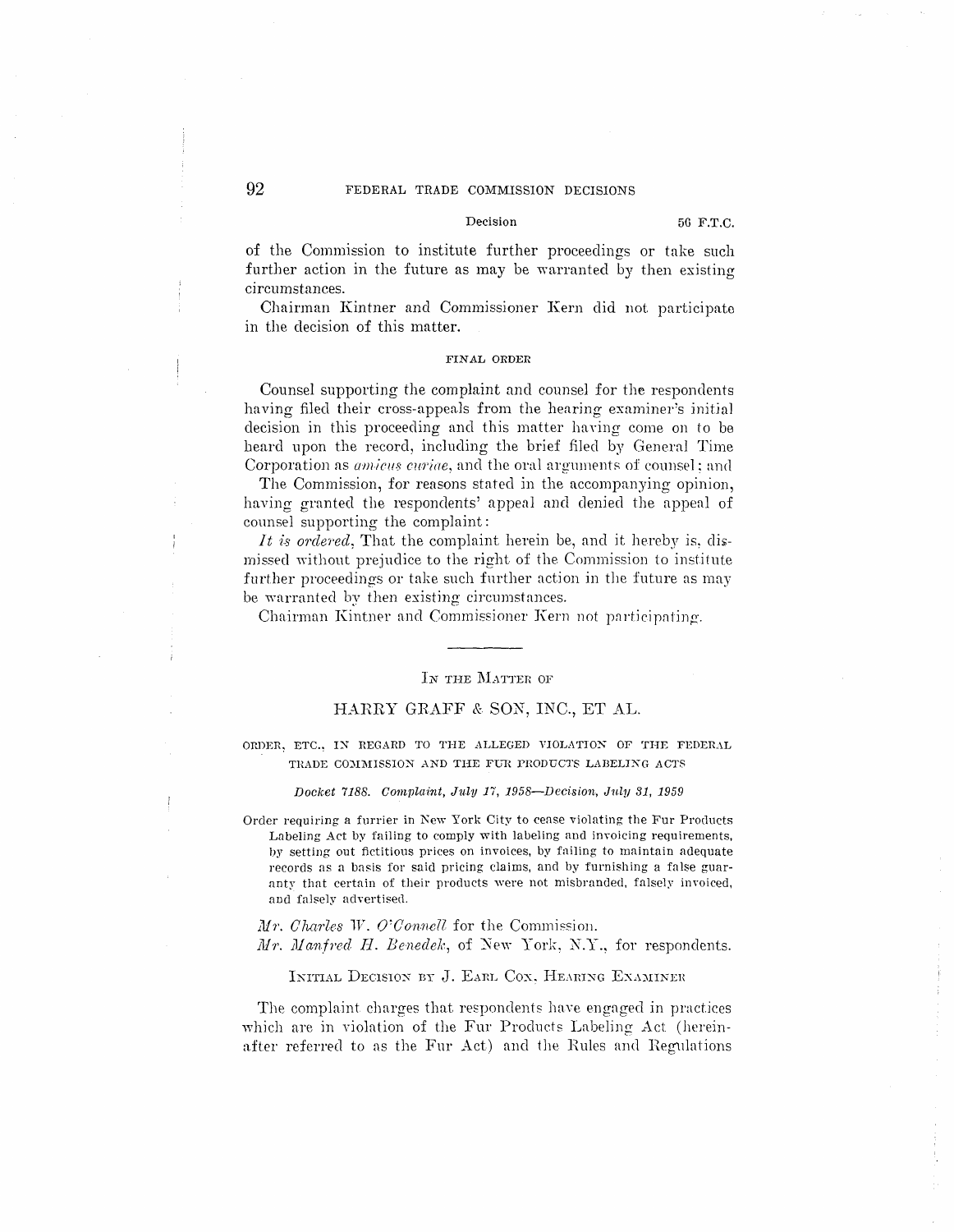# HARRY GRAFF & SON, INC., ET AL. 93

### **92** Decision

promulgated thereunder (hereinafter referred to as the Rules), which practices constitute unfair and deceptive acts and practices in commerce within the intent and meaning of the Federal Trade Commission Act. Respondents, by answer, deny that they have violated either Act. Hearings have been held, at which evidence was presented in support of and in opposition to the a11egations of the complaint., and counsel have filed proposed findings of fact and proposed conclusions. Upon the basis of the entire record, the fo11owing findings of fact are made, conclusions drawn and order issued.

1. Respondent Harry Graff & Son, Inc. is a corporation organized, existing and doing business under and by virtue of the laws of the State of New York, with its office and place of business located at 251 West 30th Street, New York, New York. Respondents Harry Graff and Abraham Graff are president and secretary, respectively, of said corporation. They formulate, direct and control the acts, policies and practices of said corporate respondent, and their address is the same as that of the corporation.

2. Subsequent to the effective date of the Fur Products Labeling Act, August 9, 1952, respondents have been, and are now, engaged in the introduction into commerce and in the manufacture for introduction into commerce, and in the sale, advertising, and offering for sale in commerce, and in the transportation and distribution in commerce, of fur products; and have manufactured for sale, sold. advertised, offered for sale, transported and distributed fur products which have been made in whole or in part of fur which had been shipped and received in commerce, as "commerce," "fur" and "fur product" are defined in the Fur Products Labeling Act.

# $M$ *isbranding*:

3. The complaint charges that certain fur products were misbranded by respondents in violation of section  $4(2)$  of the Fur Act and of Rule  $29(a)$ . In support of this charge, copies of two labels were introdnced into evidence.

(a) The record discloses that by using the word "Beautified" instead of "dyed" on a label attached to a fur garment respondents had failed to make an adequate disclosure that such garment contained dyed fur. It appears, however, that this practice was voluntarily corrected prior to the issuance of the complaint herein. Evidence introduced for the purpose of showing that respondents had failed to set forth their name or identification number on a label does not support a finding that the label was deficient in this respect.

(b) The word "Ranch" appeared on both of the aforementioned labels with the information required by Section  $4(2)$  of the Fur Act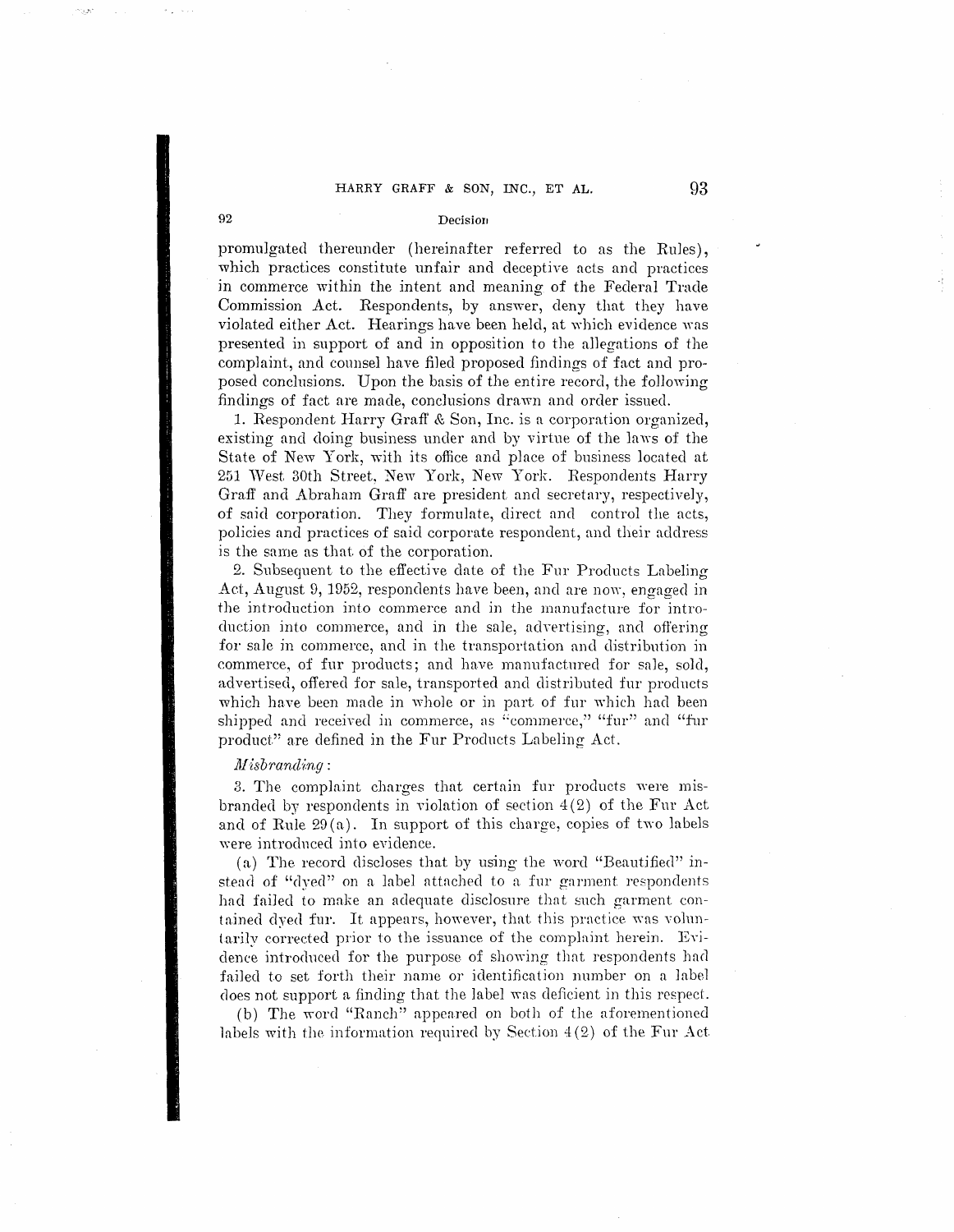### Decision

and the Rules and Regulations promulgated under the Act. The fur products to which these labels were attached were therefore misbranded in violation of Rule 29(a) of the Rules and Regulations promulgated under the Fur Act.

### False Invoicing Through Fictitious Pricing:

4. Respondents are charged with falsely and deceptively invoicing certain fur products by the use of fictitious prices in violation of  $\S5(b)(2)$  of the Fur Act. The Act defines "invoice" as follows:

SEC. 2. As used in this Act- $\ast$ 

(f) The term "invoice" means a written account, memorandum, list, or catalog, which is issued in connection with any commercial dealing in fur products or furs, and describes the particulars of any fur products or furs, transported or delivered to a purchaser, consignee, factor, bailee, correspondent, or agent, or any other person who is engaged in dealing commercially in fur products or furs

On consignment bills to Arnold Constable, respondents showed two sets of prices for each garment. In one instance (consignment bill, dated 4/12/56) one set of prices was in a column headed "Regular"; the other column of prices was headed "Present." In another instance (consignment bill dated  $2/11/57$ ) similar sets of prices were headed "Original" and "Present." In each instance the "Regular" and "Original" prices were substantially higher than the "Present" prices-for example, some "Regular" prices were \$475, \$3,750 and \$875 for garments, the "Present" prices of which were \$295, \$2,795 and \$640; other "Original" prices were \$2,450, \$2,250 and \$2,400 for garments, the "Present" prices of which \$1,975, \$1,695 and \$1,900. The "Present" prices were those at which the garments were offered for sale to Constable. The "Regular" or "Original" prices were those which, the respondents stated, the garments were made to sell for.

5. Respondents maintained no records relative to prices of specific fur garments, except as shown on invoices, including consignment memorandums. As to many of the garments which carried the dual prices, there was no evidence of previous offering or actual selling prices. As to other garments, the record shows the following facts:

A mink coat consigned to Constable February 11, 1957, at an "original" price of \$2,450, "present" price \$1,975, had been consigned to Tauber & Sons on January 20, 1956, at \$2.350; to Ben Denker on January 27, 1956, at \$2,350; and to Mandel Bros. on February 21, 1956, at \$2.200.

Another mink coat consigned February 11, 1957, to Constable at "original" \$2.400, "present" \$1.900, had been consigned February 3, 1956, to Fred Goldstein at \$2,700.

÷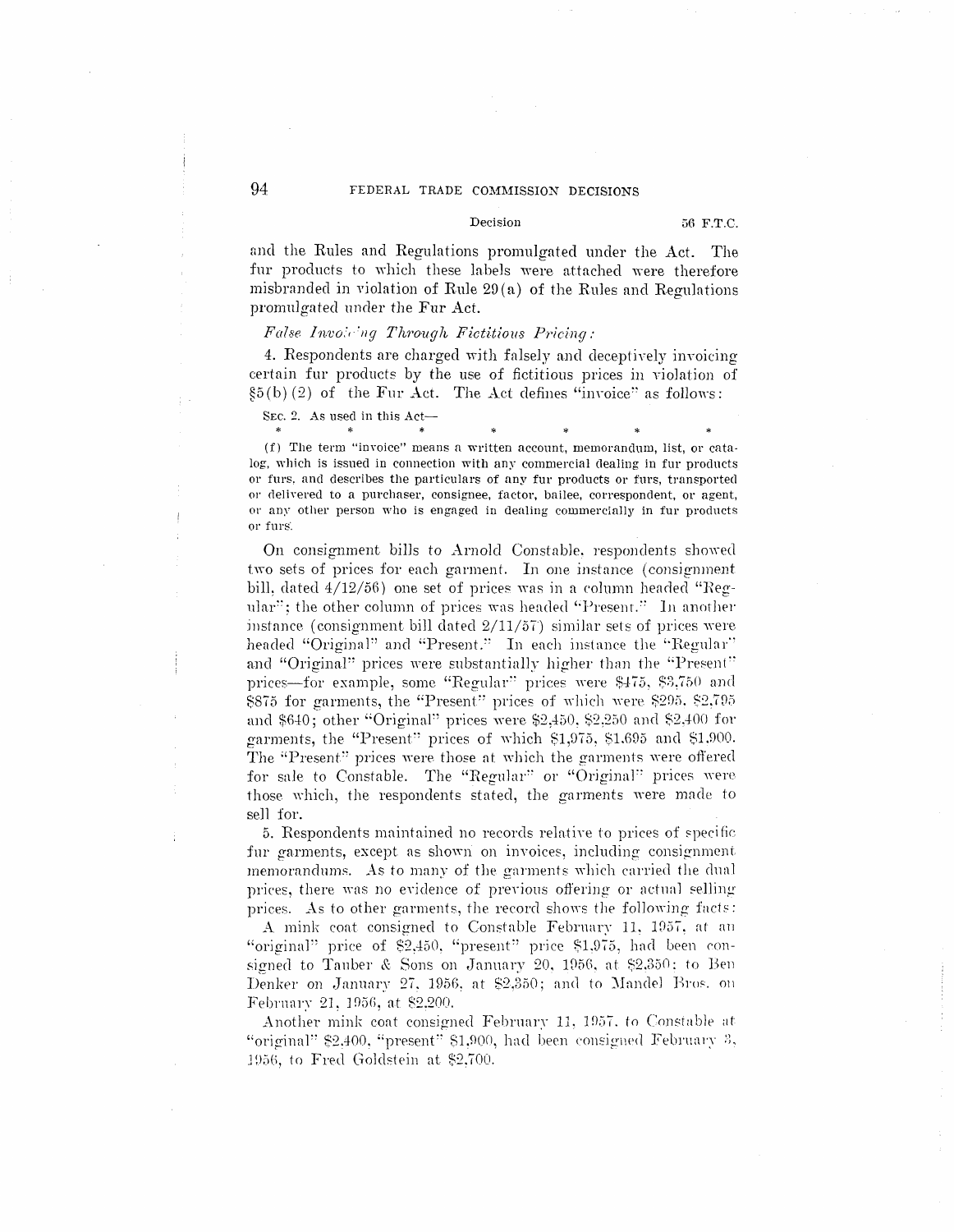#### Decision

Of those consigned to Constable April 12, 1956, one, a mink stole, priced "Regular" \$475, "Present" \$295, had been consigned to M. J. Goldstone January 23, 1956 at \$350; another, a silver blue mink stole similarly priced to Constable had been consigned February 4, 1956 to Segal & Tucker at \$550; still another similarly-priced garment had been consigned to Mandel February 21, 1956, at \$365.

6. Respondents used the dual pricing system so far as the record shows only on consignments to Arnold Constable and Bon Marche, and it was done at the consignees' request. Respondents keep no records of "original," "regular" or "present" prices-in fact, have no records as to prices except as shown on copies of invoices or consignment bills. The pattern of pricing shows that respondents had no regular or usual price on their fur garments. The prices listed under the heading "Original" or "Regular" do not, so far as the record shows, indicate an established former asking price. They are not based on any records which respondents kept as to cost of materials and manufacturing, nor are there any other records of respondents pertaining to price which show at what price any garment was originally offered or what or when changes in such price were subsequently made. The conclusion is that such prices were fictitions, and that the respondents have violated the Fur Act by setting out fictitious prices on their invoices, as charged in the complaint.

# False Advertising:

7. The third charge is that respondents have falsely and deceptively advertised certain fur products by setting out on invoices prices which were in fact fictitious, in violation of Section  $5(a)(5)$ of the Fur Act, and reliance to establish this charge is upon the facts hereinabove set forth and discussed. That respondents used fictitious prices on their consignment memorandums issued in connection with their fur-products transactions with Arnold Constable is clearly established. The fictitious prices set forth in these documents were in excess of the offering prices of the fur products to which they related and constituted false representations that such products were being offered for sale at a reduction from such fictitious prices. The documents themselves were used by respondents to aid and assist in the sale or offering for sale of the fur products listed therein, and the false representations made therein with respect to the prices of such products were necessarily intended for the same purpose. The fur products so described in the aforementioned consignment memorandums were falsely advertised within the meaning of Section  $5(a)(5)$  of the Fur Act.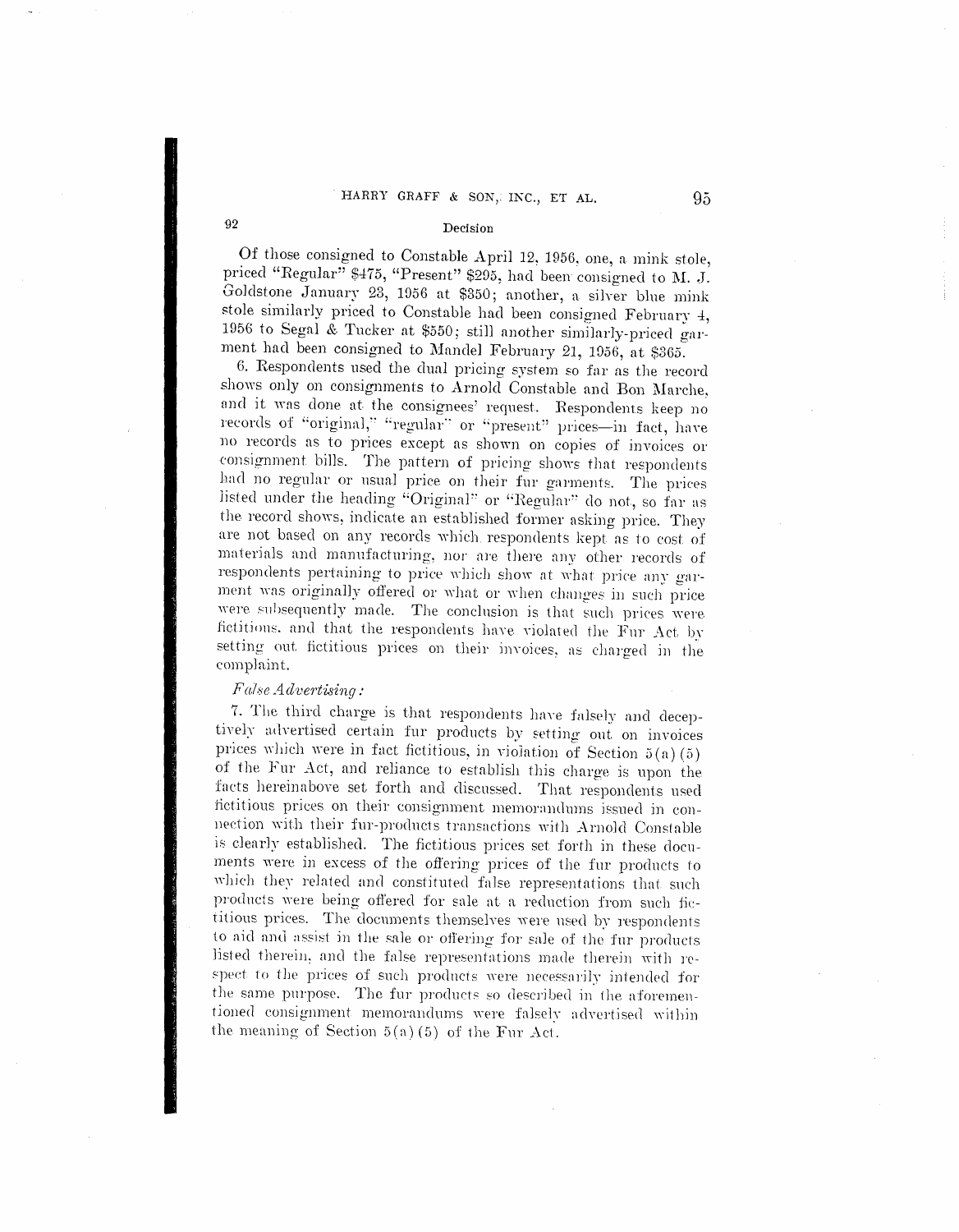#### Conclusions 5G F.T.C.

# *Inadequate Records:*

8. The fourth charge is that respondents have violated Rule  $44 (e)$ by not maintaing full and adequate records disclosing the facts upon which their pricing and savings claims and representations are based. As hereinabove found, respondents have falsely advertised certain fur products by representing that the prices thereof were reduced from what were, in fact, fictitious prices. Respondents haxe failed to maintain records disclosing the facts upon which such representations were based as required by subsection (e) of Rule 44 and, consequently, have violated that subsection.

### $False$  *Guaranty:*

9. The last charge is that respondents have furnished a false guaranty that certain of their furs or fur products were not misbranded, falsely invoiced and falsely advertised, when the respondents, in furnishing such guaranty, had reason to believe the furs or fur products so falsely guaranteed might be introduced, sold, transported or distributed in commerce, in violation of §10 (b) of the Fur Products Labeling Act.

10. It has hereinabove been found that respondents have misbranded and have falsely invoiced and falsely advertised certain of their fur products which were consigned to a retailer who respondents had reason to believe would sell, introduce, transport or distribute them in commerce. It follows that the continujng guaranty filed by respondents with the Federal Trade Commission, a copy of which is in the record, was false in that it guaranteed that respondents' fur products would not be misbranded and that no fur or fur product would be falsely or deceptively invoiced or advertised within the meaning of the Fur Products Labeling Act and the Rules and Regulations promulgated thereunder.

#### **CONCLUSIONS**

1. Respondents are engaged in commerce and engaged in the above-found acts and practices in the course and conduct. of their business in commerce, as "commerce'' is defined in the Fur Products Labeling Act.

2. The Acts and practices of respondents heremabove found are in violation of the Fur Products Labeling Act and the Rules and Regulations promulgated thereunder, and constitute unfair and deceptive acts and practices in commerce under the Federal Trade Commission Act.

3. This proceeding is in the public interest, and an order to cease and desist the above-found acts and practices should issue against respondents.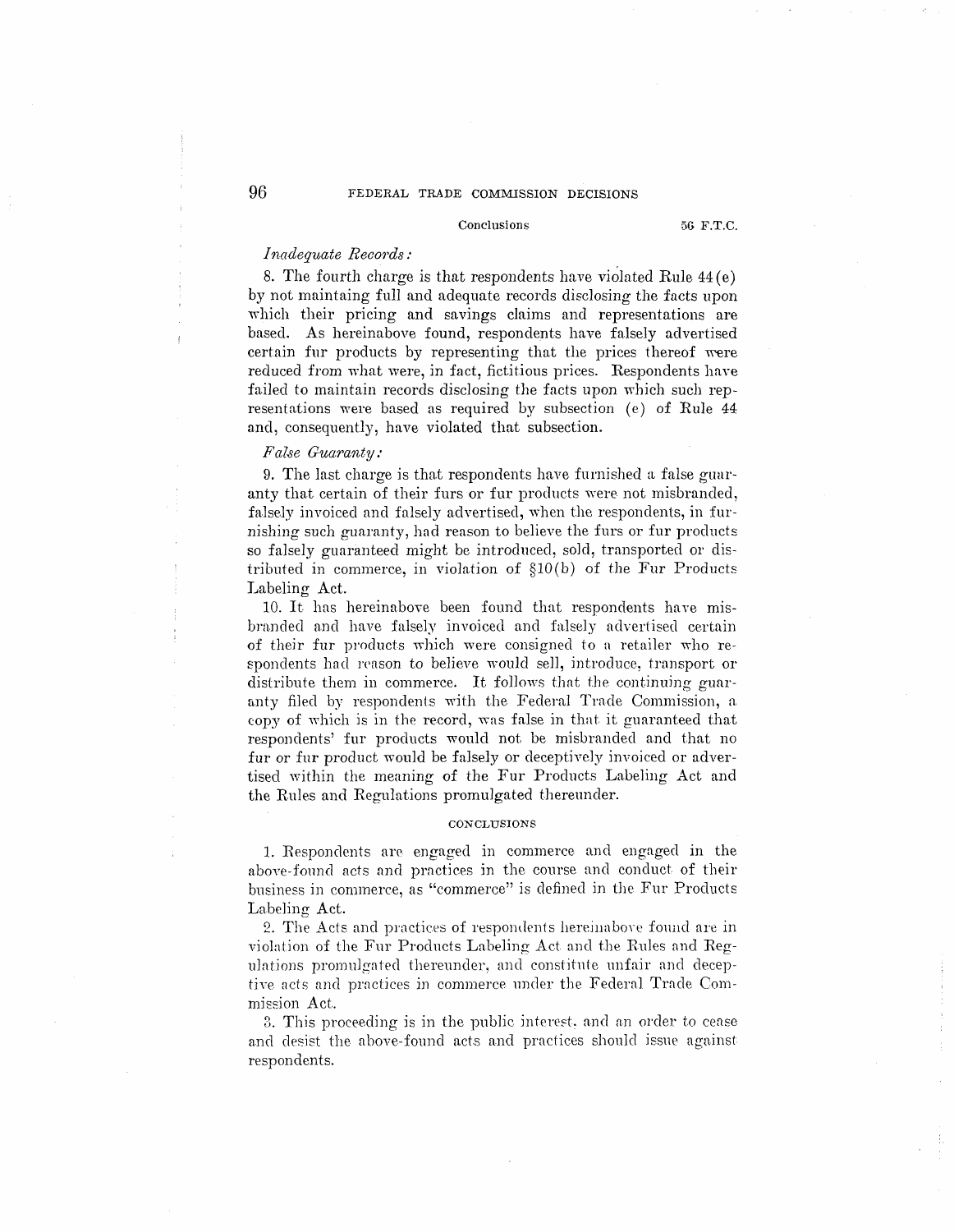4. The charge of alleged violation of Section 4 (2) of the Fur Act js not sustained on the record, and provision for its dismissal accordingly is included in the order appearing hereafter.

Upon the basis of the foregoing findings and conclusions, and all the facts of record,

It is ordered, That respondents, Harry Graff & Son, Inc., a corporation, and Harry Graff and Abraham Graff, individually and as officers of said corporation, and respondents' representatives, agents and employees, directly or through any corporate or other device in connection with the introduction, or the manufacture for introduction into commerce, or the sale, advertising, or offering for sale. transportation or distribution in commerce: of fur products: or in connection with the manufacture for sale, sale, advertising, offering for sale, transportation, or distribution of fur products which have been made in whole or jn part of fur which has been shipped and received in commerce, as "commerce," "fur" and "fur products" are defined in the Fur Products Labeling Act, do forthwith cease and desist from :

A. Misbranding fur products by setting forth on lnbels attached thereto required information under Section  $4(2)$  of the Fur Products Labeling Act and the Rules and Regnlations thereunder, mingled with non-required information.

B. Falsely or deceptively invoicing fur products by representing, directly or by implication, on invoices that the former, regular or usual price of any fur product is any amount which is in excess of the price at which respondents have formerly, usually or customarily sold such product in the recent regular course of their business.

C. Falsely or deceptively advertising fur products through the use of any advertisement, representation, public announcement, or notice which is intended to aid, promote or assist, directly or indirectly, in the sale, or offering for sale of fur products and which represents, directly or by impJication, that the former, regular or usual price of any fur product is any amount which is in excess of the price at which respondents have formerly, usually or customarily sold such product in the recent regular course of their business.

D. Making pricing claims or representations of the type referred to in Paragraph C above, unless there are maintained by respondents full and adequate records disclosing the facts upon which such claims and representations are based.

E. Furnishing a false guaranty that any fur or fur product is not misbranded, falsely invoiced, or falsely advertised, when the respondents have reason to believe that such fur or fur product may be introdnced, sold, transported or distributed in commerce.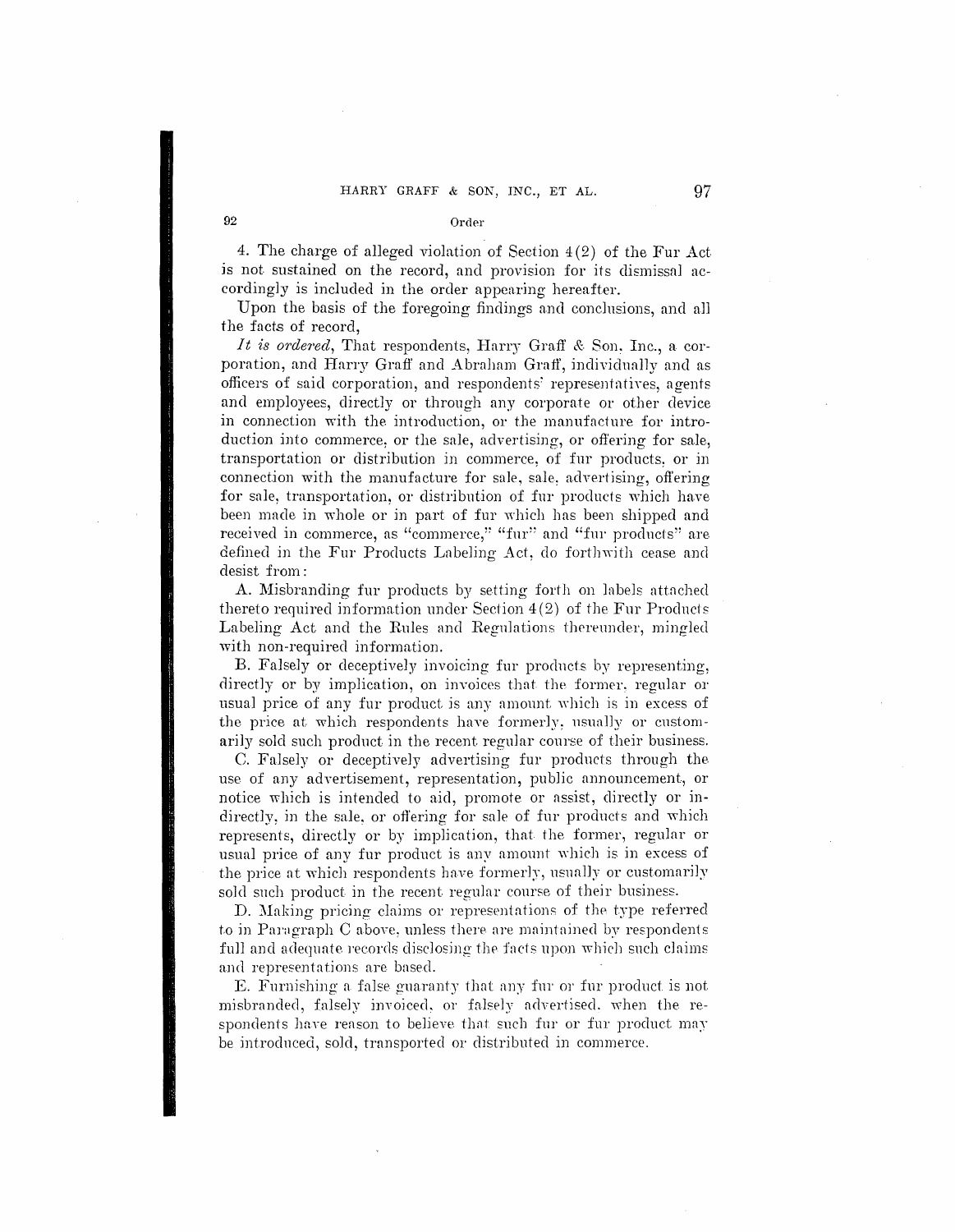### Opinion 56 F.T.C.

It is further ordered. That the charge of the complaint relating 'to alleged violations of Section 4(2) of the Fur Products Labeling Act be, and the same hereby is, dismissed.

### **OPINION OF THE COMMISSION**

### By SECREST: *Commissione;':*

The initial decision filed by the hearing examiner ruled that re ·spondents had falsely invoiced certain fur products and had furnished a false guaranty in violation of the Fur Products Labeling Act. It dismissed the complaint as to charges that respondents had misbranded and falsely advertised fur products and that they had failed to keep records required by Rule 44 (e) of the Rules .and Regulations promulgated under the Act. Counsel supporting · the complaint has appealed from this decision.

The issues raised by the charges relating to false advertising and the failure to maintain records were before us in the matter of Leviant Brothers. Inc.. et al., Docket No. 7194, and were decided in that case. Since we find no significant difference between the facts of the two cases insofar as these issues are concerned, our ·opinion in Leviant on these issues is equally applicable here. For the reasons stated in that opinion, we agree with counsel supporting the complaint that the hearing examiner erred in dismissing these two charges.

Counsel supporting the complaint also excepts to the hearing examiner's rulings dismissing the charges that respondents had misbranded certain fur products in violation of Section  $4(2)$  of the Act and Rule  $29(a)$  of the Rules and Regulations promulgated under the Act. With respect to the alleged violation of Section  $4(2)$ , counsel in support of the complaint contends, first of all, that one of respondents' labels was deficient in that it did not set forth the manufacturer's name or identification number. This label had been attached to a fur garment sold or consigned by respondents to a retailer and had been observed and copied by the investigator while the fur garment was in the retailer's possession. It appears, however, that a tab at the bottom of the label whereon the respondents' identification number would ordinarily have been placed had been removed before the label was copied by the investigator. There is no evidence that the tab had been removed when the label was issued by respondents. In view of this fact and in view of respondents' testimony that they never issue a label without the iden $t$  tification number, we are of the opinion that the record is insuffi-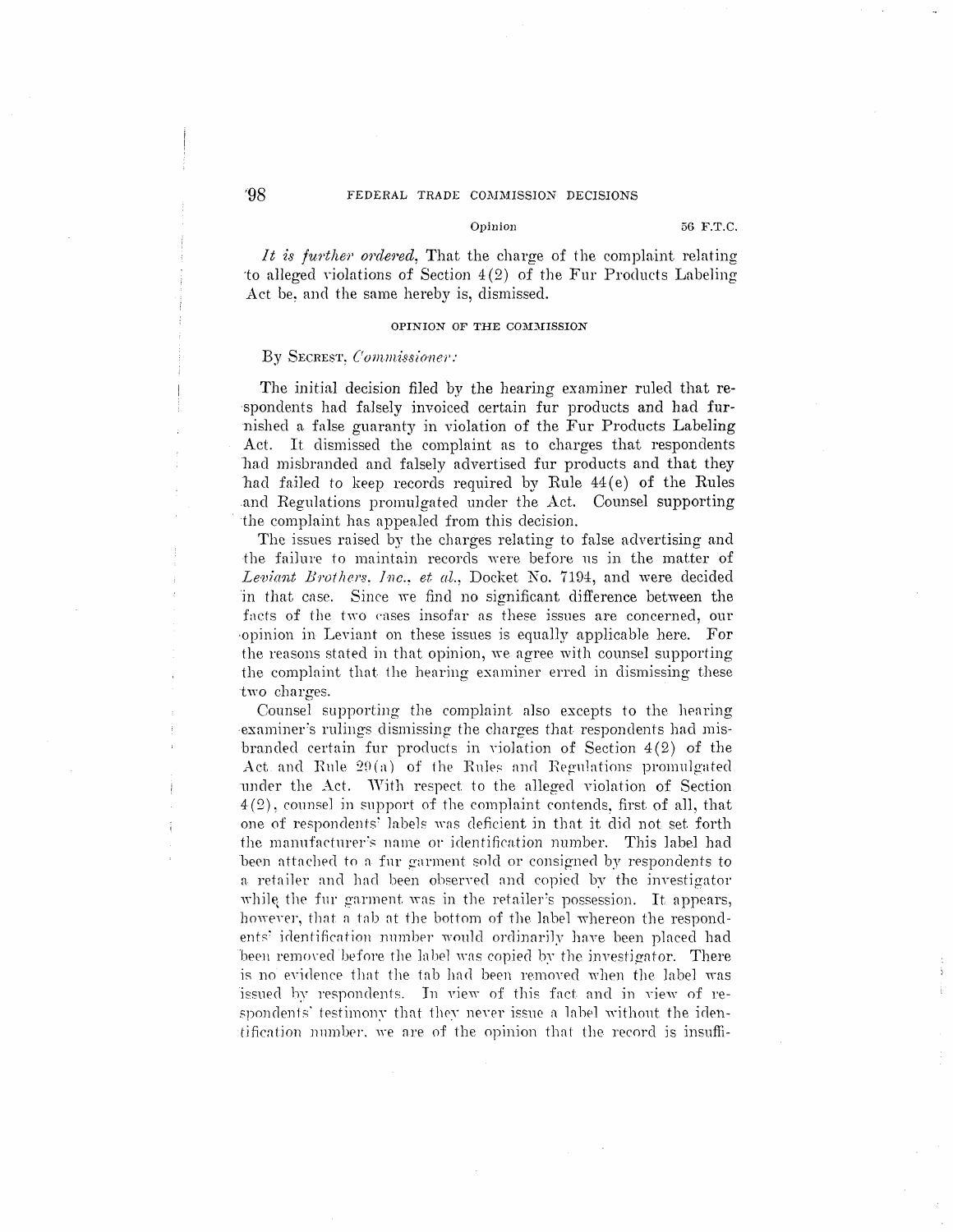#### Final Order

 $92$ 

cient to support a finding that the label when issued by respondents did not set forth their identification number.

Counsel in support of the complaint also contends that respondents violated Section  $4(2)$  by failing to disclose on a label that the fur garment to which such label was attached contained dyed fur. The label in question contained the word "Beautified" but it did not otherwise indicate that the fur in the garment was dyed. The record discloses, however, that this label had been attached to the fur garment by respondents approximately two vears prior to the issuance of the complaint. Respondents have also testified that they had voluntarily discontinued the use of the term "Beautified" when they discovered that it was not a proper word to show that a fur product contained fur that had been dyed. There is no other evidence in the record to indicate that respondents have failed to disclose information required by Section  $4(2)$ . Since the term "Beautified" is known in the industry to mean a process of dyeing, we have no reason to doubt that respondents' use of this term was a good faith attempt to comply with the requirement of subsection (c) of Section  $4(2)$ . This consideration together with respondents' statement that they had corrected their labels and the fact that the investigation failed to uncover any other instances of misbranding in violation of the aforementioned section lead us to believe that respondents had been in compliance with Section  $4(2)$  for some time prior to the issuance of the complaint. We are in agreement with the hearing examiner, therefore, that an order requiring compliance with this section is not warranted under the circumstances.

We are of the opinion, however, that the hearing examiner erred in dismissing the charge that respondents had violated Rule  $29(a)$ of the Rules and Regulations promulgated under the Act. The record clearly establishes that the word "Ranch" appeared with required information on labels affixed to fur garments by respondents. The use of this non-required information on the side of a label containing required information constitutes a violation of Rule  $29(a)$ . The hearing examiner's application of the *de minimis* doctrine to these instances of misbranding is unwarranted, and his ruling on this point is, therefore, reversed.

To the extent indicated herein, the appeal of counsel supporting the complaint is granted and our order providing for appropriate modification of the initial decision is issuing herewith.

#### FINAL ORDER

Counsel supporting the complaint having filed an appeal from the initial decision of the hearing examiner and the matter having been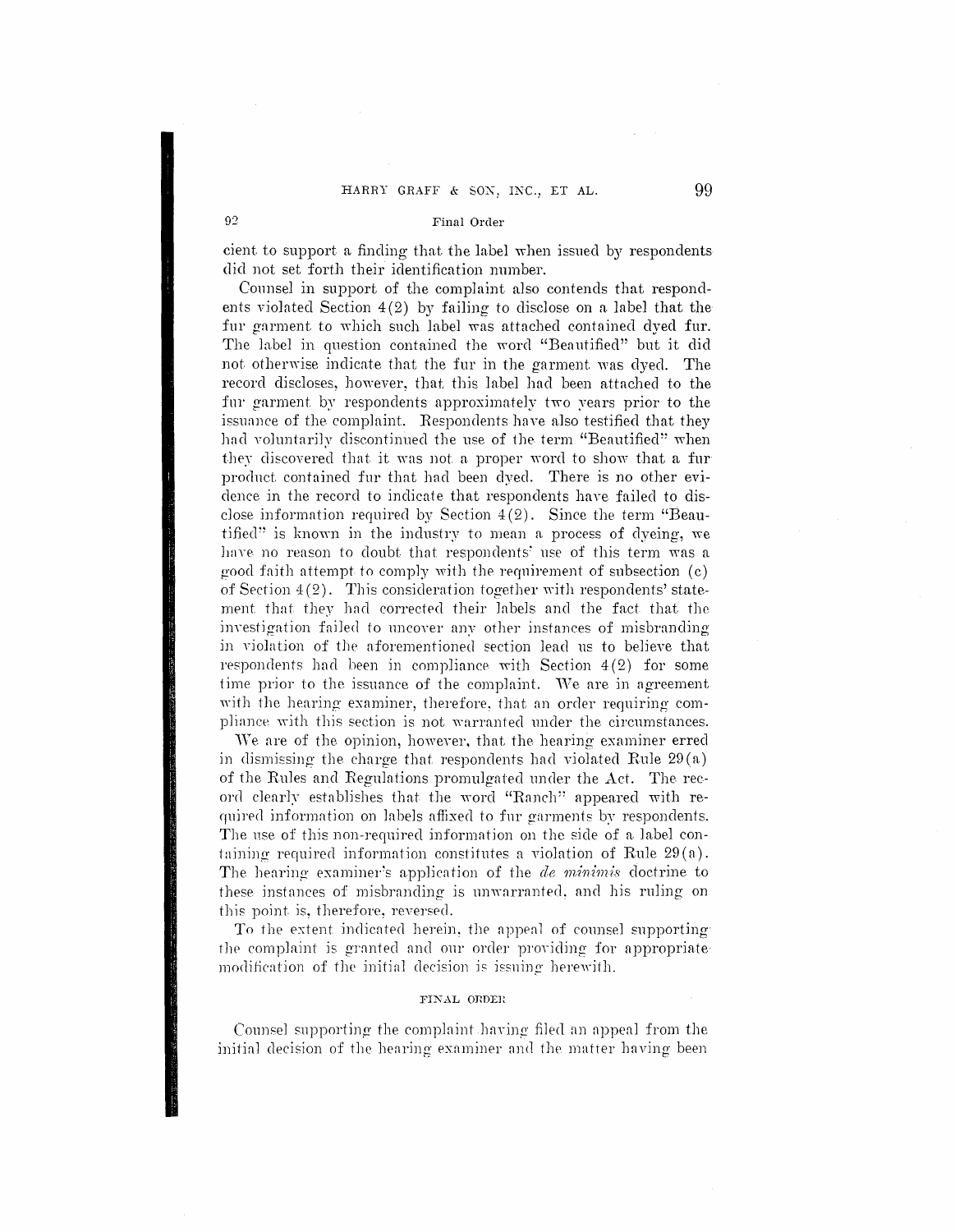# Final Order 56 F.T.C.

heard on briefs, no oral argument having been requested; and the Commission having rendered its decision granting in part and denying in part the aforementioned appeal and directing modification of the initial decision:

*It is ordered,* That paragraph 3 of the initial decision be modified to read as follows :

3. The complaint charges that certain fur products were misbranded by respondents in violation of Section  $4(2)$  of the Fur Aot and of Rule  $29(a)$ . In support of this charge, copies of two labels were introduced into evidence.

(a) The record discloses that by using the word "Beautified" instead of "dyed" on a label attached to a fur garment respondents had failed to make an adequate disclosure that such garment contained dyed fur. It appears, however, that this practice was voluntarily corrected prior to the issuance of the complaint herein. Evidence introduced for the purpose of showing that respondents had failed to set forth their name or identification number on a label does not support a finding that the label was deficient in this respect.

(b) The word "Ranch" appeared on both of the aforementioned labels with the information required by Section  $4(2)$  of the Fur Act and the Rules and Regulations promulgated under the Act. The fur products to which these labels were attached were therefore misbranded in violation of Rule  $29(a)$  of the Rules and Regulations promulgated under the Fur Act.

*It is further ordered,* That paragraph 7 of the initial decision be modified to read as follows :

7. The third charge is that respondents have falsely and deceptively advertised certain fur products by setting out on invoices prices which were in fact fictitious, in violation of Section  $5(a)(5)$ of the Fur Act, and reliance to establish this charge is upon the facts hereinabove set forth and discussed. That respondents used fictitious prices on their consignment memorandums issued in connection with their fur-products transactions with Arnold Constable is clearly established. The fictitious prices set forth in these documents were in excess of the offering prices of the fur products to which they related and constituted false representations that such products were being offered for sale at a reduction from such fictitious prices. The documents themselves were used by respondents to aid and assist in the sa1c or offering for sale of the fur products listed therein, and the false representations made therein with respect to the prices of such products were necessarily intended for the same purpose. The fur products so described in the aforemen-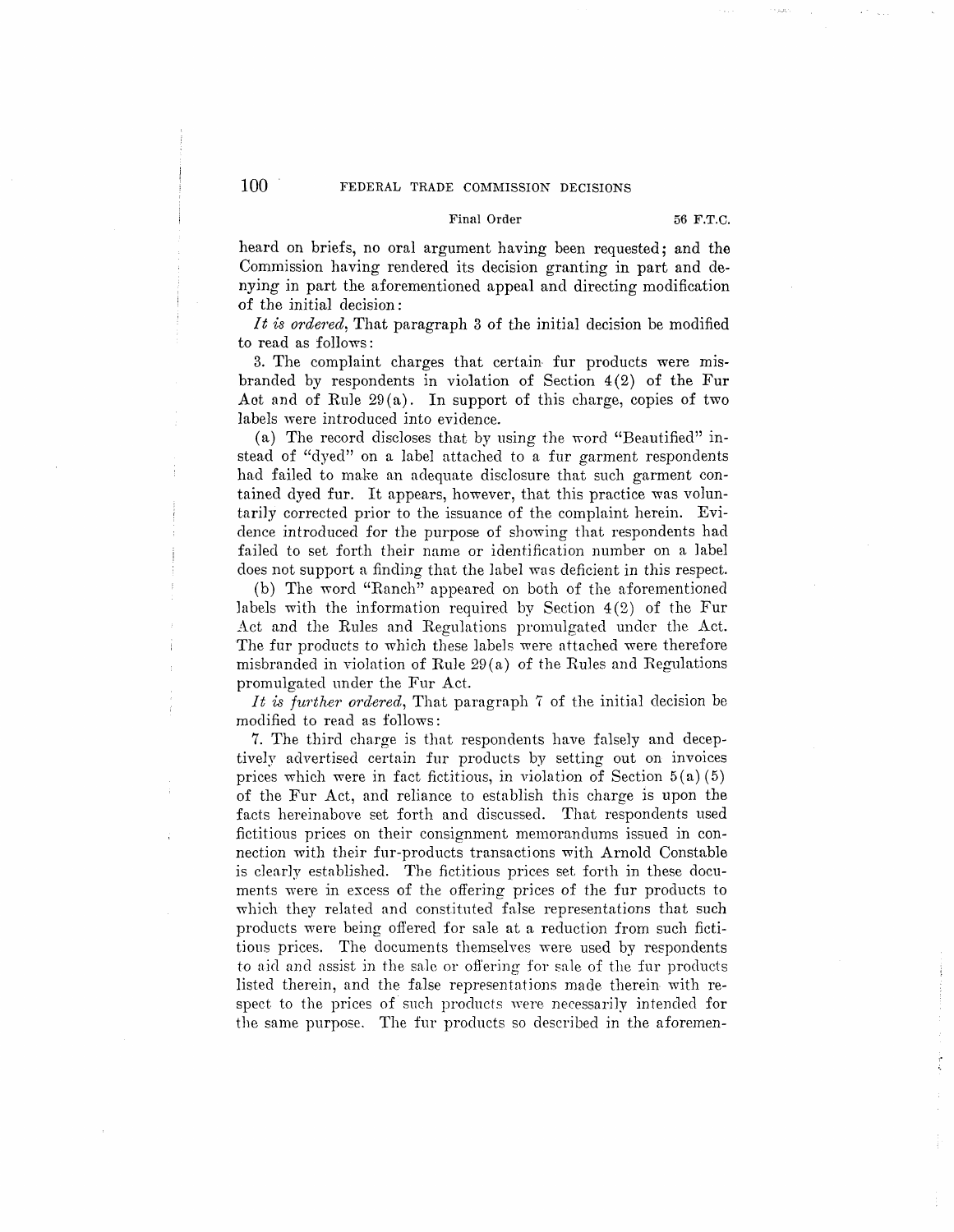#### Final Order

tioned consignment memorandums were falsely advertised within the meaning of Section  $5(a)(5)$  of the Fur Act.

*It is further ordered,* That paragraph 8 of the initial decision be modified to read as follows :

8. The fourth charge is that respondents have violated Rule  $44(e)$ by not maintaining full and adequate records disclosing the facts upon which their pricing and savings claims and representations are based. As hereinabove found, respondents have falsely advertised certain fur products by representing that the prices thereof were reduced from what were, in fact, fictitious prices. Respondents have failed to maintain records disclosing the facts upon which such representations were based as required by subsection (e) of Rule 44 and, consequently, have violated that subsection.

It is further ordered, That paragraph 10 of the initial decision be modified *to* read as follows:

10. It has hereinabove been found that respondents have misbranded and have falsely invoiced and falsely advertised certain **of**  their fur products which were consigned to a retailer who respondents had reason to believe would sell, introduce, transport or distribute them in commerce. It follows that the continuing guaranty filed by respondents with the Federal Trade Commission, a copy of which is in the record, was false in that it guaranteed that respondents' fur products would not be misbranded and that no fur or fur product would be falsely or deceptively invoiced or advertised within the meaning of the Fur Products Labeling Act and the Rules and Regulations promulgated thereunder.

*It is further ordered,* That the conclusions of law contained in the initial decision be modified to read as follows:

1. Respondents are engaged in commerce and engaged in the above-found acts and practices in the course and conduct of their business in commerce, as "commerce" is defined in the Fur Products Labeling Act.

2. The acts and practices of respondents hereinabove found are in violation of the Fur Products Labeling Act and the Rules and Regulations promulgated thereunder, and constitute unfair and deceptive acts and practices in commerce under the Federal Trade Commission Act.

3. This proceeding is in the public interest, and an order to cease and desist the above-found acts and practices should issue against respondents.

4. The charge of a11eged violation of Section 4 (2) of the Fur Act is not sustained on the record, and provision for its dismissal accordingly is included in the order appearing hereafter.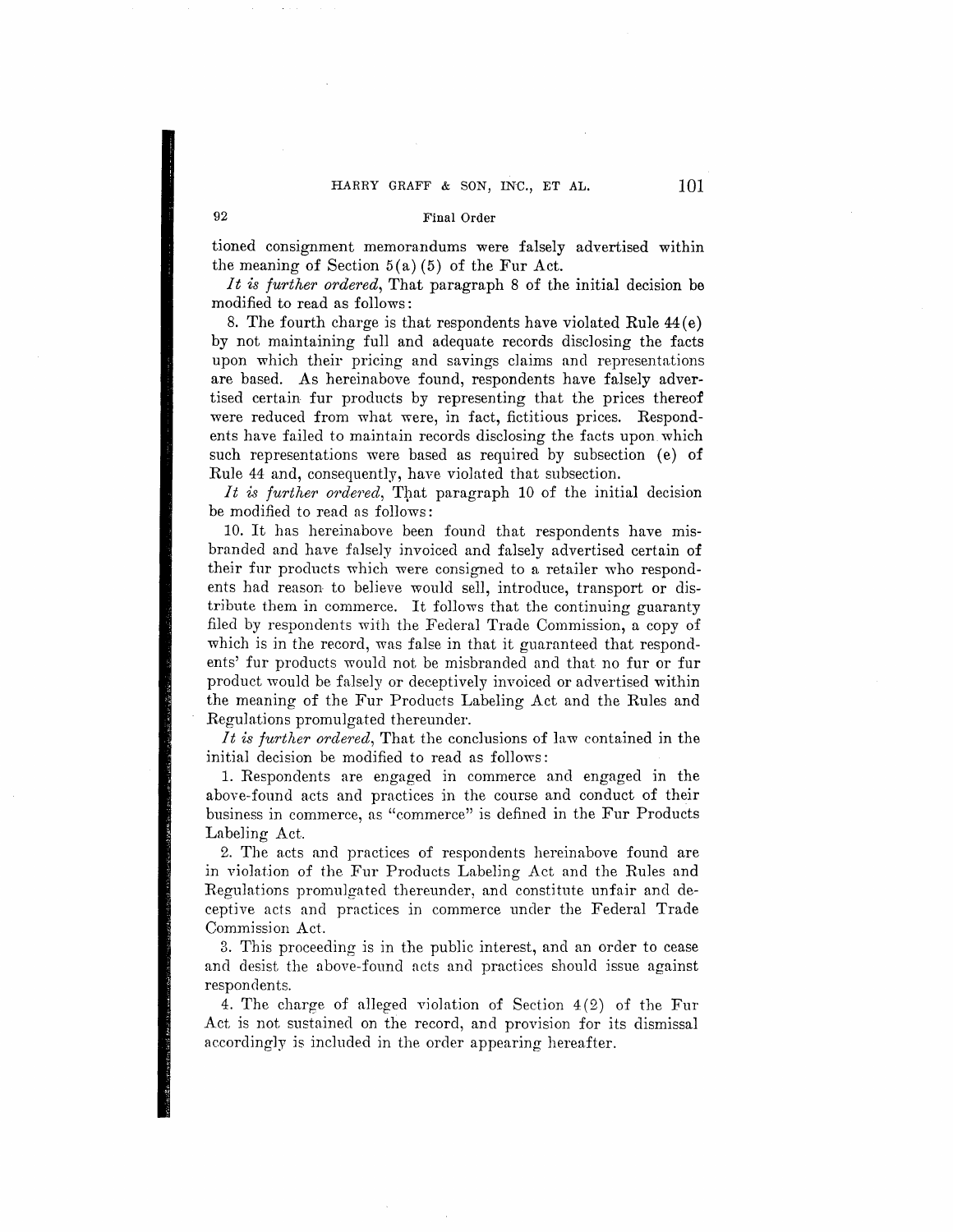### Final Order

It is further ordered. That the following order be, and it hereby is, substituted for the order contained in the initial decision:

It is ordered, That respondents. Harry Graff & Son, Inc., a corporation, and Harry Graff and Abraham Graff, individually and as officers of said corporation, and respondents' representatives, agents and employees, directly or through any corporate or other device in connection with the introduction, or the manufacture for introduction into commerce, or the sale, advertising, or offering for sale, transportation or distribution in commerce, of fur products, or in connection with the manufacture for sale, sale, advertising, offering for sale, transportation, or distribution of fur products which have been made in whole or in part of fur which has been shipped and received in commerce, as "commerce," "fur" and "fur products" are defined in the Fur Products Labeling Act, do forthwith cease and desist from:

A. Misbranding fur products by setting forth on labels attached thereto required information under Section 4(2) of the Fur Products Labeling Act and the Rules and Regulations thereunder, mingled with non-required information.

B. Falsely or deceptively invoicing fur products by representing, directly or by implication, on invoices that the former, regular or usual price of any fur product is any amount which is in excess of the price at which respondents have formerly, usually or customarily sold such product in the recent regular course of their business.

C. Falsely or deceptively advertising fur products through the use of any advertisement, representation, public announcement, or notice which is intended to aid, promote or assist, directly or indirectly, in the sale, or offering for sale of fur products and which represents, directly or by implication, that the former, regular or usual price of any fur product is any amount which is in excess of the price at which respondents have formerly, usually or customarily sold such product in the recent regular course of their business.

D. Making pricing claims or representations of the type referred to in Paragraph C above, unless there are maintained by respondents full and adequate records disclosing the facts upon which such claims and representations are based.

E. Furnishing a false guaranty that any fur or fur product is not misbranded, falsely invoiced, or falsely advertised, when the respondents have reason to believe that such fur or fur product may be introduced, sold, transported or distributed in commerce.

It is further ordered. That the charge of the complaint relating to alleged violations of Section 4(2) of the Fur Products Labeling Act be, and the same hereby is, dismissed.

 $\ddagger$